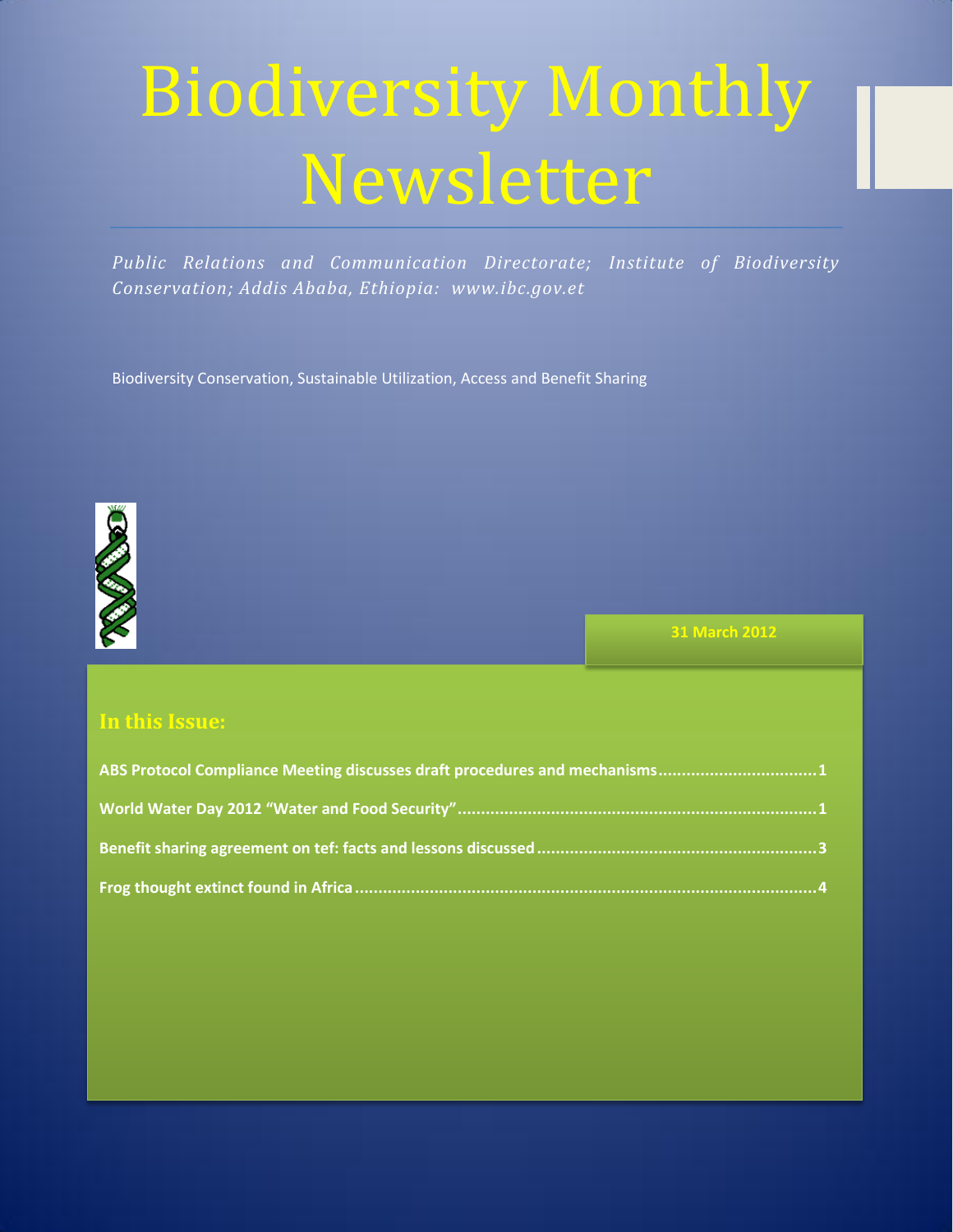## <span id="page-1-0"></span>**ABS Protocol Compliance Meeting discusses draft procedures and mechanisms**

**News received 28 March 2012:** The Secretariat of the Convention on Biological Diversity (CBD) has circulated the report of the expert meeting on compliance with the Nagoya Protocol on access and benefit-sharing (ABS), held from 28 February – 1 March 2012, in Montreal, Canada.

Participating experts worked on the basis of a background note containing a synthesis of views and possible draft elements and options for cooperative procedures and institutional mechanisms to promote compliance with the Protocol and address cases of non-compliance under Article 30 of the Nagoya Protocol. With a view to learning from the experiences in other relevant international fora, presentations were given by representatives of other treaty secretariats, including the Cartagena Protocol on Biosafety, the Convention on International Trade in Endangered Species of Wild Fauna and Flora (CITES) and the International Treaty on Plant Genetic Resources for Food and Agriculture (ITPGR). Experts then worked towards reaching a common understanding on draft elements and options for procedures and mechanisms on compliance, including: their objectives, nature and underlying principles; institutional mechanisms, namely a compliance committee, and their functions; and procedures in relation to the compliance committee. The meeting's outcome will be forwarded to the second meeting of the Intergovernmental Committee for the Nagoya Protocol on ABS, to be held from 2-6 July 2012, in New Delhi, India.

*Source: CBD*

#### **World Water Day 2012 "Water and Food Security"**

<span id="page-1-1"></span>22 March 2012 Today there are over seven billion people to feed on our planet. Great advances in food production have been achieved over the past three decades to feed the world's population. But while the global famine widely predicted in the 1960s and 1970s was successfully avoided due to the so-called "green revolution", this progress came at significant environmental costs. Losses of natural areas, pollution of waterways, and the depletion of freshwater resources have had significant impacts on ecosystems and biodiversity.

Still there remain far too many people without sufficient food or even access to food of the necessary nutritional value. Most estimates suggest that a 70 per cent increase in food production will be required in order to feed what is expected to be a global population of nine billion people by 2050. This is a significant challenge: limited opportunities exist for expanding the area of land under cultivation without compromising other land uses, and agriculture is currently too dependent on external inputs and overreliant on fossil fuels. But most importantly, water availability is now regarded as the key constraint to further gains in agricultural output. While we require only about two to four litres of water a day to drink, it takes between 2,000 and 5,000 litres of water to produce one person's daily food.

Agriculture already accounts for 70 per cent of water use and there is increasing competition with other uses, particularly for industry and the rapidly expanding urban populations. Recent assessments conclude that globally we are already reaching the limit of sustainable water use and that this limit has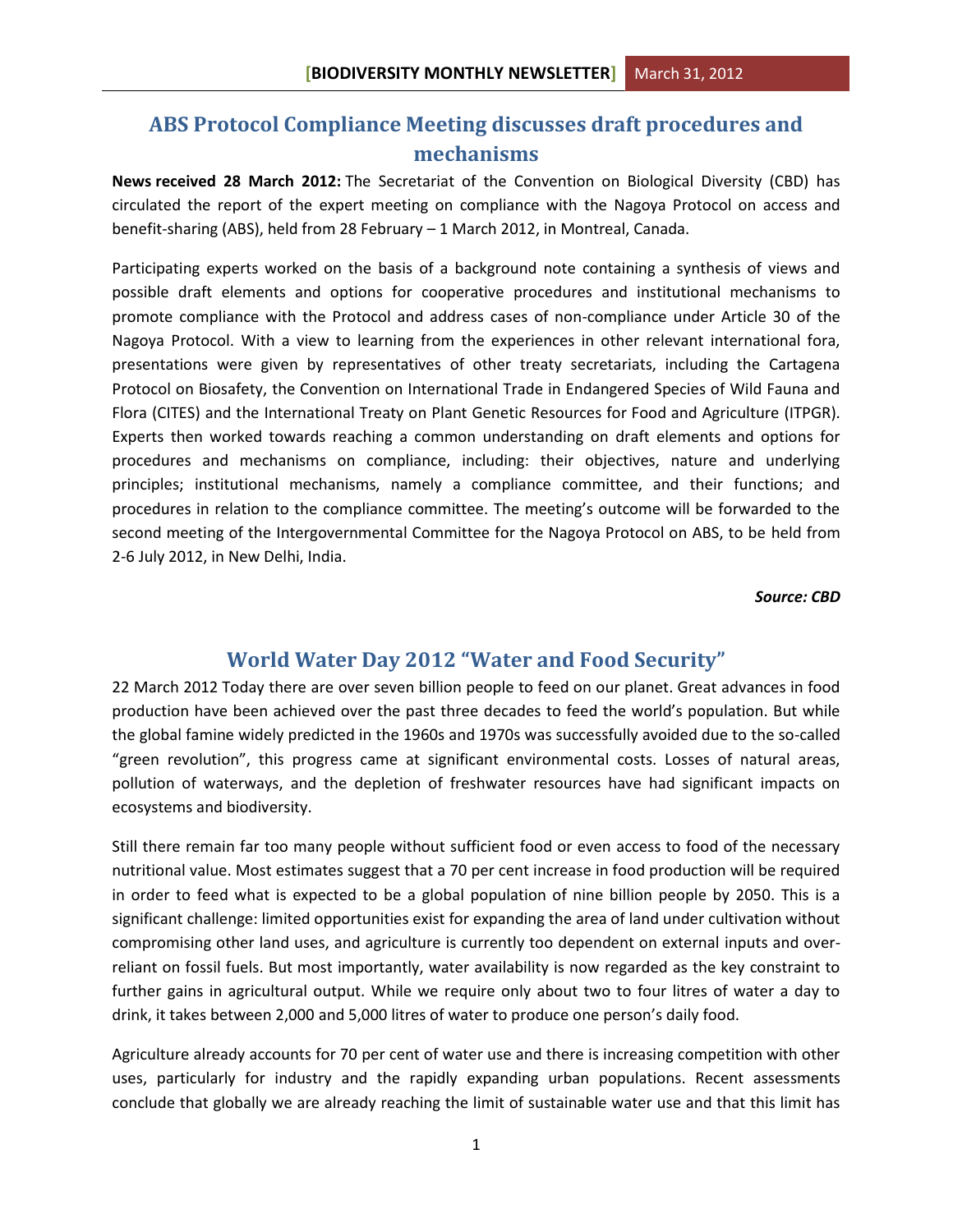already been exceeded in many areas, as witnessed by widespread depletion of river flows, continuing loss of wetlands, desertification and groundwater depletion on continental scales. Food security for future generations will now depend on building a successful partnership around the sustainable management of water.

The previous "green revolution" cannot be repeated in order to meet the challenge of achieving future food security. However, success is achievable by shifting the focus from simply intensification to sustainable intensification. Central to this will be water security to underpin food security. Biodiversity plays the central role in this. Genetic diversity held within existing farming systems and in nature is a key resource required to enable us to find the improved crop and livestock varieties needed in order to improve water-use efficiency.

Biodiversity is also important through its role in supporting ecosystem functions, and the services and benefits they deliver. With regard to water, these are significant: the quantity of water available at any time and place, and its quality, is greatly influenced by ecosystems. Rainfall is influenced by plant transpiration on regional scales. Forest vegetation maintains soil stability, thereby regulating erosion. Soil biodiversity plays the key role in enabling water to penetrate soil and be stored there, facilitating groundwater recharge, as well as nutrient cycling, to support sustainable crop production. Conservation agriculture is an approach that harnesses these benefits of biodiversity by reducing soil disturbance and chemical application, which maintains land cover and reduces water use, while delivering significant yet sustainable increases in production and farm profitability. The International Initiative on Soil Biodiversity under the Convention on Biological Diversity is playing a key role in further supporting such approaches.

Farming is already a risky business, particularly regarding water. Climate change is adding additional risks and will impact ecosystems, and therefore farming, largely through changing water availability. We therefore need to respond by managing our ecosystems better so that they can support improved water security for food production in the face of increasing scarcity of water and extremes in its availability. Our policies will need to recognize the important role of natural storage of water provided by healthy ecosystems. Water balances in soils, wetlands and groundwater, and their inter-relationships with surface water flows provided by wetlands and land cover such as forests are critical components of the water cycle. Better use of rain fed agriculture, widely regarded as having a significant role to play in increasing production without irrigation, essentially involves better use of soil biodiversity to sustain water availability for crops. Ecosystems provide "natural water infrastructure" which needs to be considered in parallel, and as complementary to, physical water infrastructure such as dams and other impoundments and irrigation approaches.

Such approaches lie at the heart of the Strategic Plan for Biodiversity 2011-2020, and it's Aichi Biodiversity Targets, adopted at the tenth meeting of the Conference of the Parties to the Convention on Biological Diversity, held in Nagoya, Japan, in October 2010. We have shifted beyond the dialogue of "trade-offs" between biodiversity, water and food production to the recognition that there are mutually supporting objectives at play, with significant win-win opportunities. Biodiversity is increasingly being viewed as a solution to problems. With full recognition of this, and with enhanced implementation of the Strategic Plan, backed by strong political will, we can realize the goal of achieving a food- and watersecure world by 2050. Through these actions, we can make our second farming revolution truly green.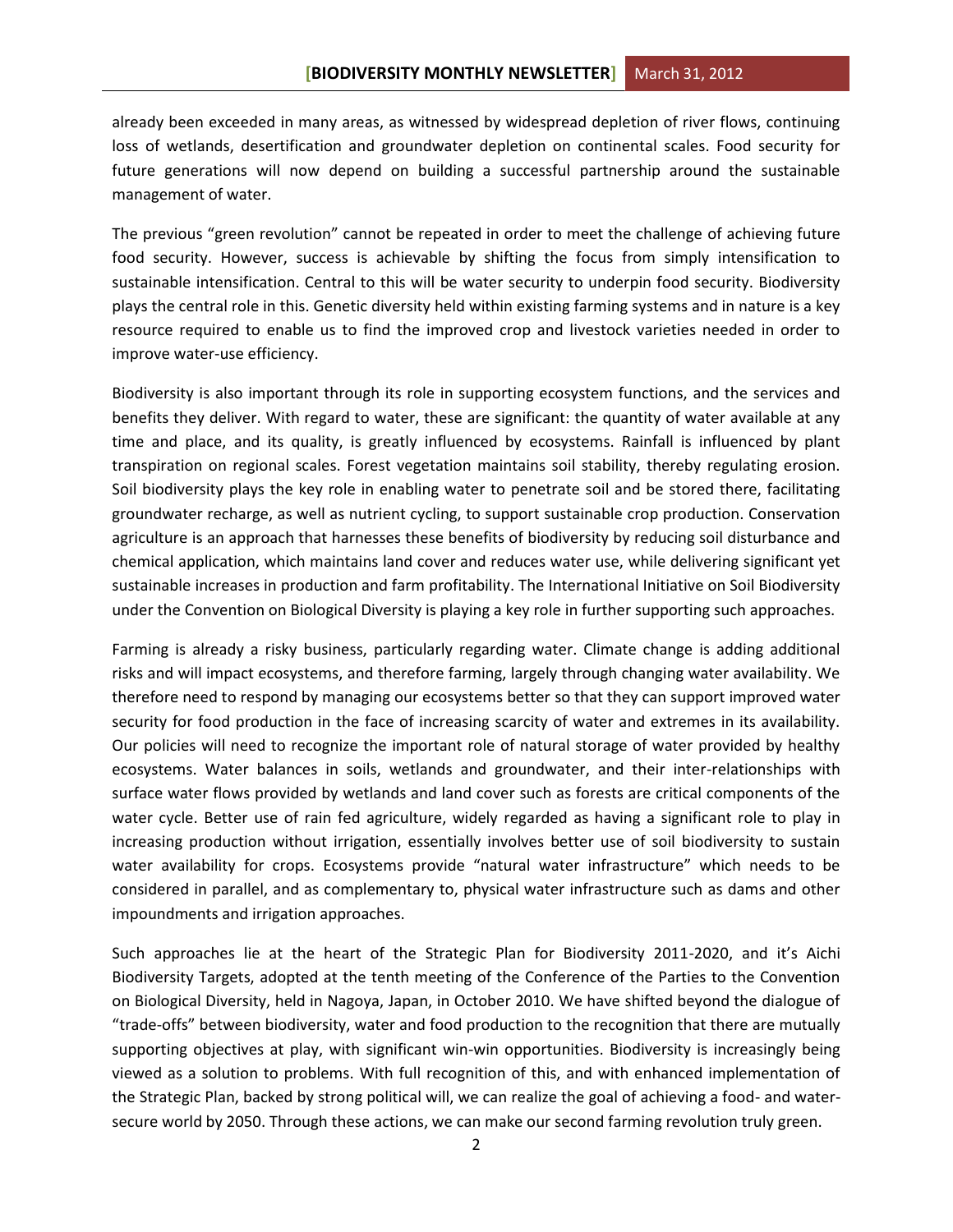#### **Benefit sharing agreement on tef: facts and lessons discussed**

<span id="page-3-0"></span>**18 March 2012 Adama:** a two days consultative workshop was held in Teatas International Hotel, Adama to discuss a Report on the Access and Benefit Sharing Agreement on Tef Genetic Resources and benefits of ratifying the Nagoya Access and Benefit Sharing Protocol.

The report, produced by a team of lawyers, tells the story of the access and benefit sharing agreement on tef genetic resources, an agreement that was entered into in 2005 between the Ethiopian Institute of Biodiversity Conservation (IBC) and the Dutch company Health and Performance Food International (HPFI).

Even though the agreement was celebrated as one of the most promising of its time, implementation failed. Hence, the objective of the report is to provide an in-depth analysis of the agreement and to draw lessons of relevance to Ethiopia and other provider countries.

According to the report, when the ABS agreement on tef was negotiated, the main objective for Ethiopia was to benefit from the utilization of tef genetic resources, among other things, in the form of employment opportunities and value added related to tef products in Ethiopia, technology transfer, research cooperation and monetary benefits. It was expected that the company and their tef products would do well in Europe, and that there would be considerable benefits to share.

However, the outcomes of the agreement were not according to the agreed terms and the receiver/user failed to do so because of bankruptcy issues as complained by the company. Moreover, the company could not deliver the mentioned benefits and has also breached some of the most important terms of the agreement such as third party transfer, and the use and patenting of the indigenous knowledge such as the traditional knowledge on tef processing and utilization of Ethiopian peoples.

The most important reasons for such failures were agreed to be lack of information exchange mechanisms between both parties, lack of good faith from the company and lack of capacity of the provider and lack of internationally legally binding regimes.

Lack of internationally legally binding regime was one of the most important impediments to the success of the agreement as clearly established by the report. On this regard, the Nagoya Protocol marks a substantial step forward in the international regulation of ABS to genetic resources, and aims at creating greater legal certainty and transparency for providers and users of genetic resources.

To this end, the benefits of ratifying the protocol were discussed by the workshop participants. It was agreed that the Protocol has to be ratified before the end of the deadline, which is June 2012. Ethiopia has not yet signed or ratified the Protocol.

The workshop participants also recommended establishment of strong synergy and collaboration among concerned stakeholders to bring up the expected outcomes and for the betterment of future similar agreements.

*Note to readers: Eragrostis tef*, or 'tef', is an annual grass that grows well under difficult conditions. Even in a bad season it will produce grain. Its most likely direct wild progenitor is *Eragrostis pilosa*, a